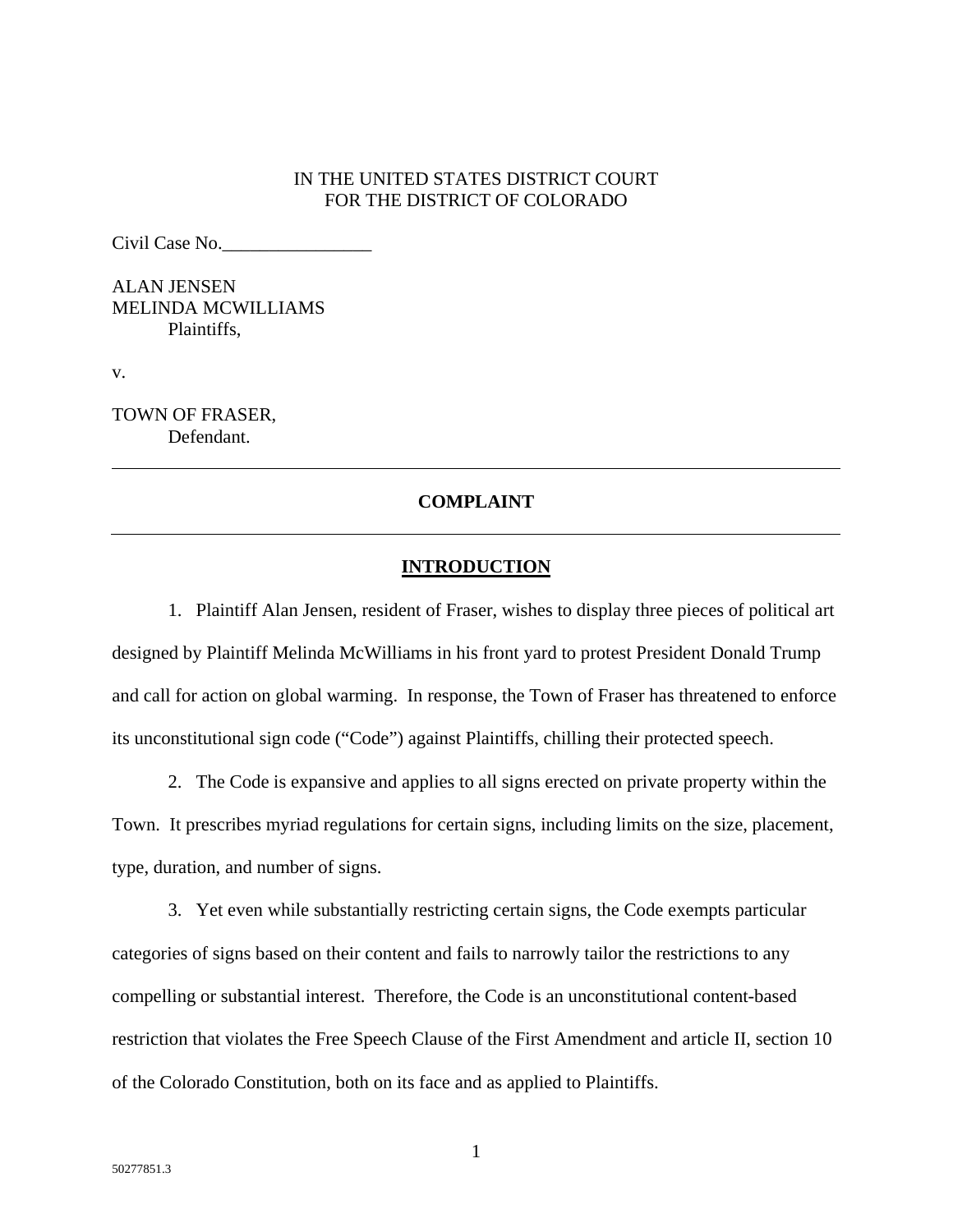4. The Code's categories are also poorly defined and substantially overlap, leaving residents in the dark as to whether a desired sign or artwork will trigger threats of prosecution. Therefore, the Code is also unconstitutionally vague, in violation of the Due Process Clause and article II, section 25 of the Colorado Constitution.

5. In this action, Plaintiffs ask this Court, pursuant to 42 U.S.C. § 1983, for immediate injunctive relief to stop Fraser from invoking or relying on the Code to violate Mr. Jensen and Ms. McWilliams' constitutional right to post political works of art on Mr. Jensen's property. Plaintiffs also seek a declaratory judgment, a permanent injunction, and nominal damages.

### **JURISDICTION AND VENUE**

6. This action arises under the Constitution and laws of the United States, including 42 U.S.C. § 1983. This Court has jurisdiction pursuant to 28 U.S.C. §§ 1331 and 1343.

7. This Court has jurisdiction to issue the declaratory relief requested pursuant to the Declaratory Relief Act, 28 U.S.C. §§ 2201, 2202.

8. Venue is proper in the District of Colorado pursuant to 28 U.S.C. § 1391(b). The Defendant resides within the District of Colorado, and the events described in this Complaint occurred in the District of Colorado.

#### **PARTIES**

9. Plaintiff Alan "AJ" Jensen is a resident of Fraser. Plaintiff Melinda McWilliams created political displays that Mr. Jensen and she want to post on Mr. Jensen's property.

10. Defendant Town of Fraser is a statutory municipality. It adopted and enforces the Code that is challenged in this case. It is the policy and practice of Fraser—through the actions of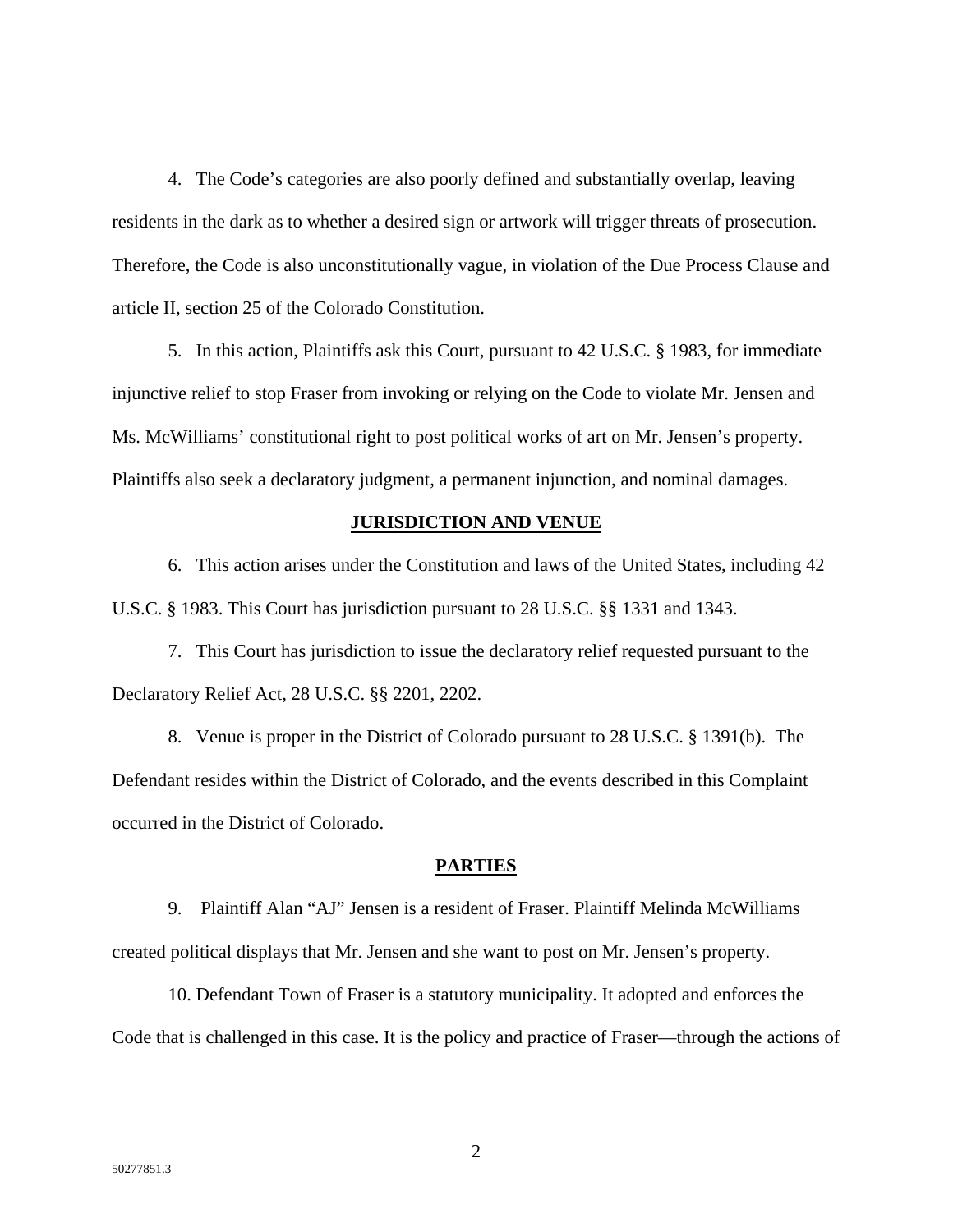its Town Manager—to interpret and enforce the Code in the unconstitutional manner that is described and challenged in this Complaint.

11. The acts and omissions of the Town of Fraser are carried out under color of state law.

### **FACTUAL BACKGROUND**

#### The Challenged Code

12. The Town of Fraser, Colorado, regulates signs on private property through chapter 19, article 6 of the Fraser Municipal Code, titled "Signs."

13. The Code applies to all signs on private property throughout the town. Fraser, Colo., Mun. Code § 19-6-130. The Code establishes regulations for different signs based on the property's zoning district. *Id.* § 19-6-310. These regulations can include size, duration, placement, type, and numerical restrictions. *Id.* Residents wanting to post signs must bring the signs before Town officials to receive a permit prior to posting the sign. *Id.* § 19-6-210. A permit costs \$40. *Id.* app. A.

14. However, the Code exempts certain types of signs entirely from regulation. *Id.* § 19- 6-250. These signs do not have to meet any number, size, placement, duration, or material requirements, nor are they subject to the Code's permit requirement. *Id.* For example, town, country, state, or federal government signs; signs related to public purposes or safety as required by law; signs on parked motor vehicles; or athletic scoreboards are exempted from regulation. *Id.* 

15. Three exempted categories are defined by their content: (1) "[t]emporary decorations or displays, if they are clearly incidental to, customarily, or commonly associated with any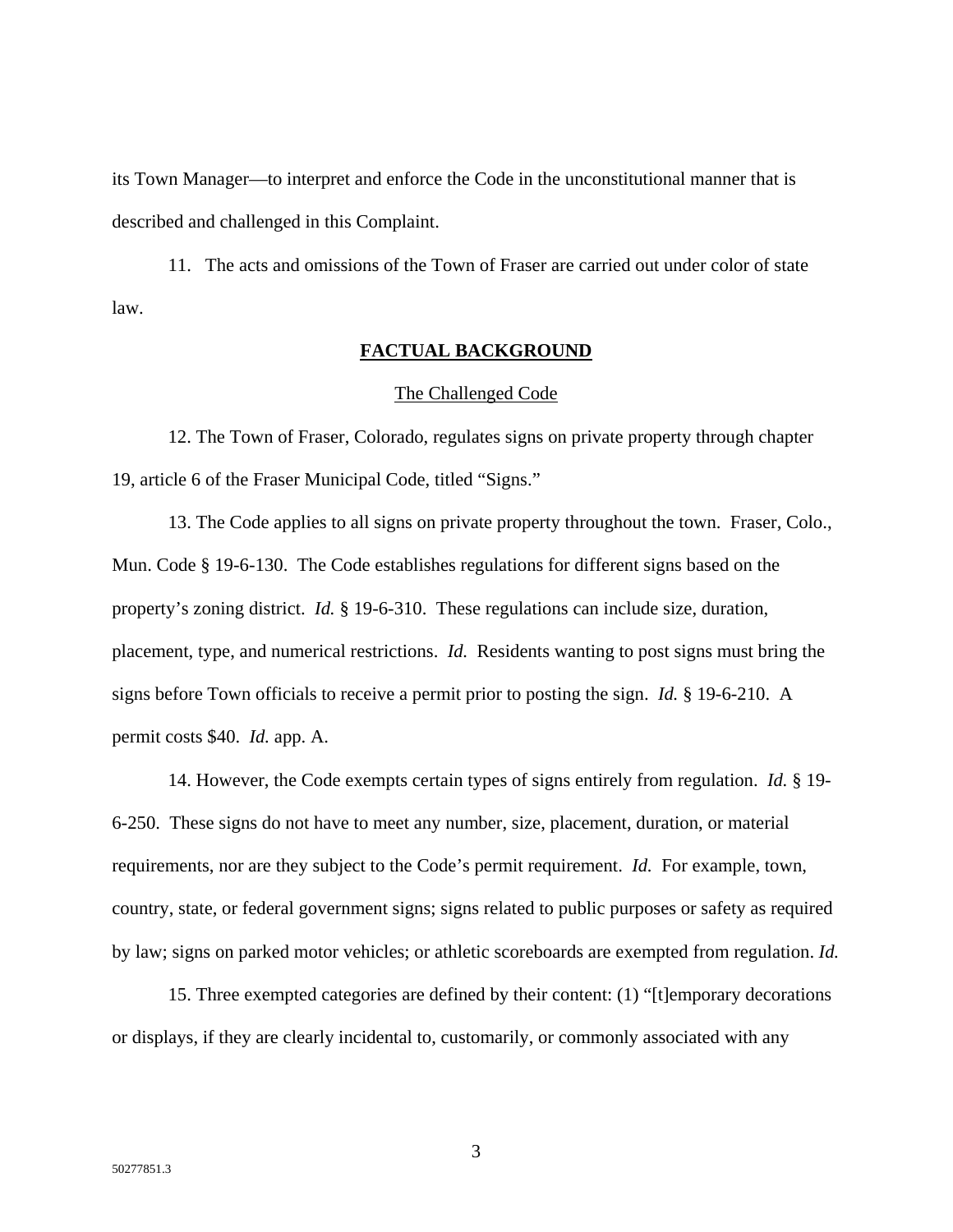national, state, or local holiday or religious celebration, (2) "works of art and murals," and (3) "public purpose/safety signs[s]" as required by law. *Id.* 

16. Number, type, placement, and material restrictions are determined by the property's zoning area. *Id.* tbl. 6.1. A residential property owner whose property is not vacant or under construction can put up:

- a. One permanent sign per street frontage, which can be either (1) a wall sign under six square feet and placed below the eave or parapet line or (2) a projecting sign under six square feet, placed no higher than the wall, and at least 8 feet above the ground;
- b. One swing sign per street frontage, which must be under six square feet and placed no higher than six feet above the ground; and
- c. One yard sign per street frontage, which must be under six square feet, must be placed no higher than four feet above the ground, and may only be put up for a maximum of 90 days. *Id.*

17. Section 1-4-10 of the Fraser Municipal Code provides that violation of any provision, including the Code, is punishable by imprisonment up to one year and a fine of up to \$2,650.00. *Id.* § 1-4-10. Each day that a violation persists constitutes a separate violation. *Id.* 

18. In this action, Plaintiffs bring facial and as-applied challenges to the Code. Plaintiffs seek relief from the challenged prohibitions of the Code as written and also as Fraser interprets and enforces those prohibitions.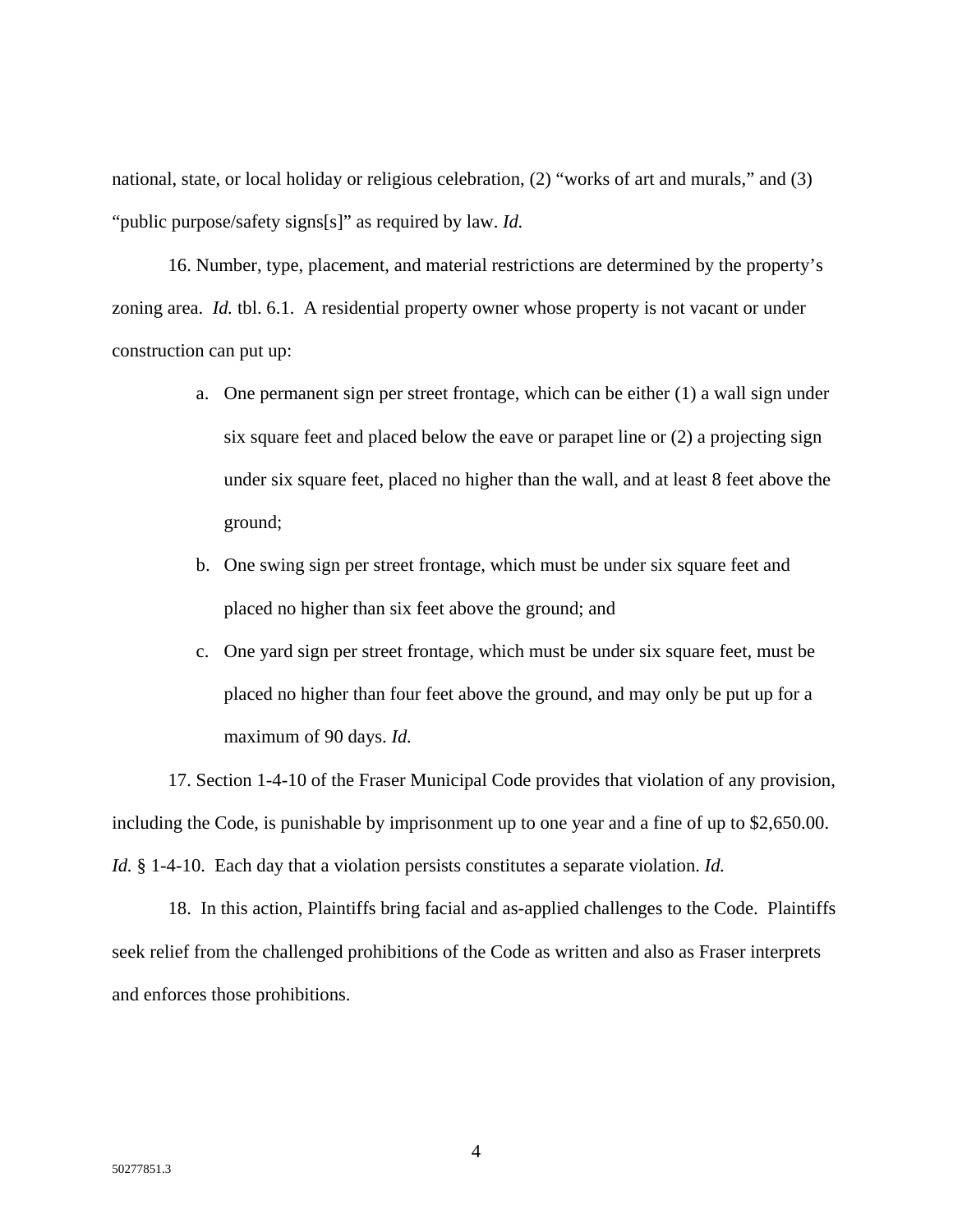## Enforcement of the Challenged Code against Mr. Jensen and Ms. McWilliams

19. In January 2017, Mr. Jensen erected communicative displays on a flag pole in his yard that protested the election of President Donald Trump and called for action on global warming. Over the following year and a half, he added more displays, until there were eight politically-expressive two-sided displays on his property.



20. The five large displays—"Save our planet," "Trump sucks," "Make America smart again!", "Impeach the Putin puppet," and "Gotta vote"—were painted on hollow-core doors that were 2'4" or 2'6" by 6'8". The 'Toxic Trump' display was 30" by 53". The "Fraser River too" and "The Lying" displays were significantly smaller.

21. Mr. Jensen and Ms. McWilliams both have artistic skills that come from their families and formal study. Mr. Jensen designed and made all eight of the displays, including selecting and determining the words, font, and orientation. Specifically, Mr. Jensen used a personally-designed font inspired by R. Crumb's art for the lettering.

22. More than 18 months after the first display was erected, Mr. Jensen received a letter from Fraser Town Manager Jeffrey Durbin, dated September 17, 2018. This was the first time that either Mr. Jensen or Ms. McWilliams had heard from the Town about their displays. The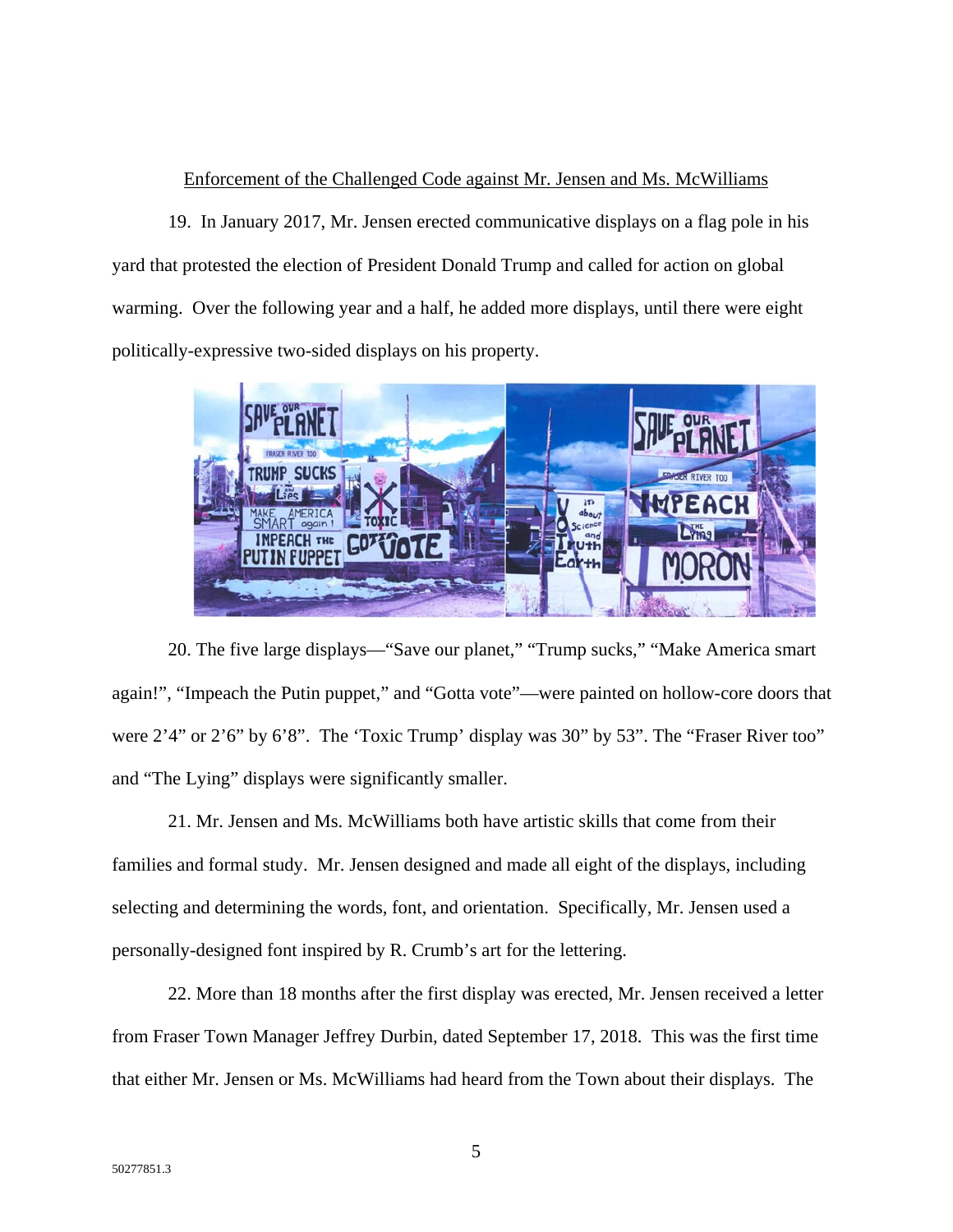letter stated that Mr. Jensen had violated Chapter 19, Article 6, Sections 19-6-250 and 19-6-310 of the Town's municipal code by erecting the signs and that the Town was taking action after receiving what it characterized as "multiple complaints." The letter demanded that Mr. Jensen provide a "satisfactory response" within one week or face prosecution by the Fraser/Winter Park Police Department.

23. On October 26, 2018, Mr. Jensen and Ms. McWilliams met with Town Manager Durbin, Town Planner Catherine Trotter, and Mr. Durbin's assistant Mike Brack. Mr. Jensen and Ms. McWilliams stated that they believed the displays met the Code's definition of "works of art" and were therefore exempt from regulation. Mr. Durbin conceded that their "Toxic Trump" sign might be a "work of art," but maintained that the other displays violated the Code. He told Mr. Jensen and Ms. McWilliams that if Mr. Jensen did not comply with the letter, the Town would issue a citation and send Mr. Jensen to court. Mr. Durbin set a follow-up meeting for November 12, 2018.

24. On November 12, 2018, Mr. Jensen and Ms. McWilliams again met with Town Manager Durbin, Town Planner Trotter, and Mr. Brack. Ms. McWilliams stated that Mr. Jensen and she would remove the displays under threat of prosecution and that she would work with Mr. Jensen to convert the displays into artworks that the Town would consider "works of art." Mr. Jensen and Ms. McWilliams showed Town Manager Durbin four conceptual sketches of the works they intended to post ("Proposed Works"):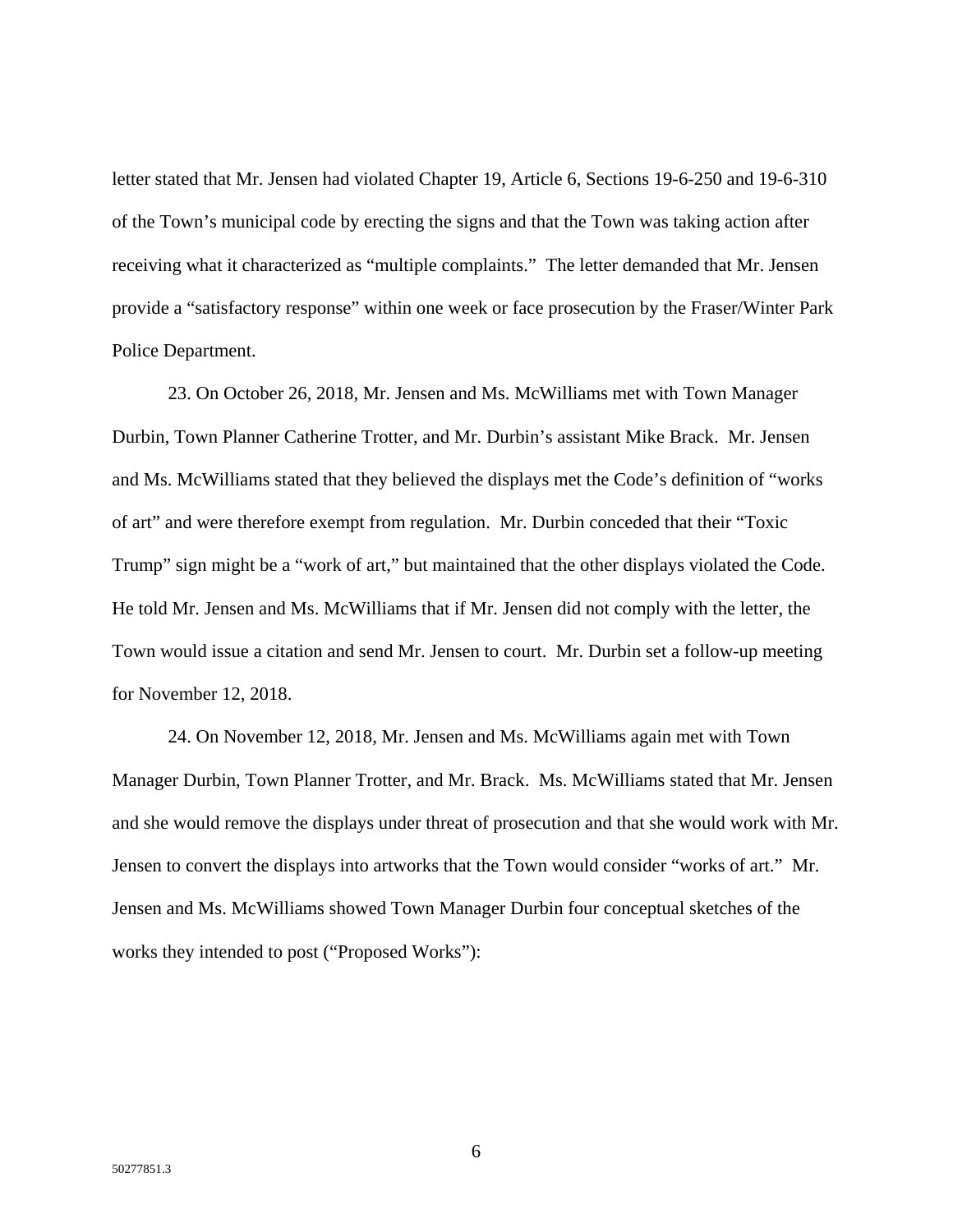





25. Ms. McWilliams designed and drew all four sketches.

26. Town Manager Durbin said that Mr. Jensen and Ms. McWilliams could not post the Proposed Works because they "will just attract more attention."

27. Ms. McWilliams then said that she thought the Town's actions implicated the First Amendment. Town Manager Durbin replied that if they "were going there, the meeting is over." While leaving the room, Mr. Durbin told Mr. Jensen and Ms. McWilliams to submit a letter detailing their concerns by Friday, November 16.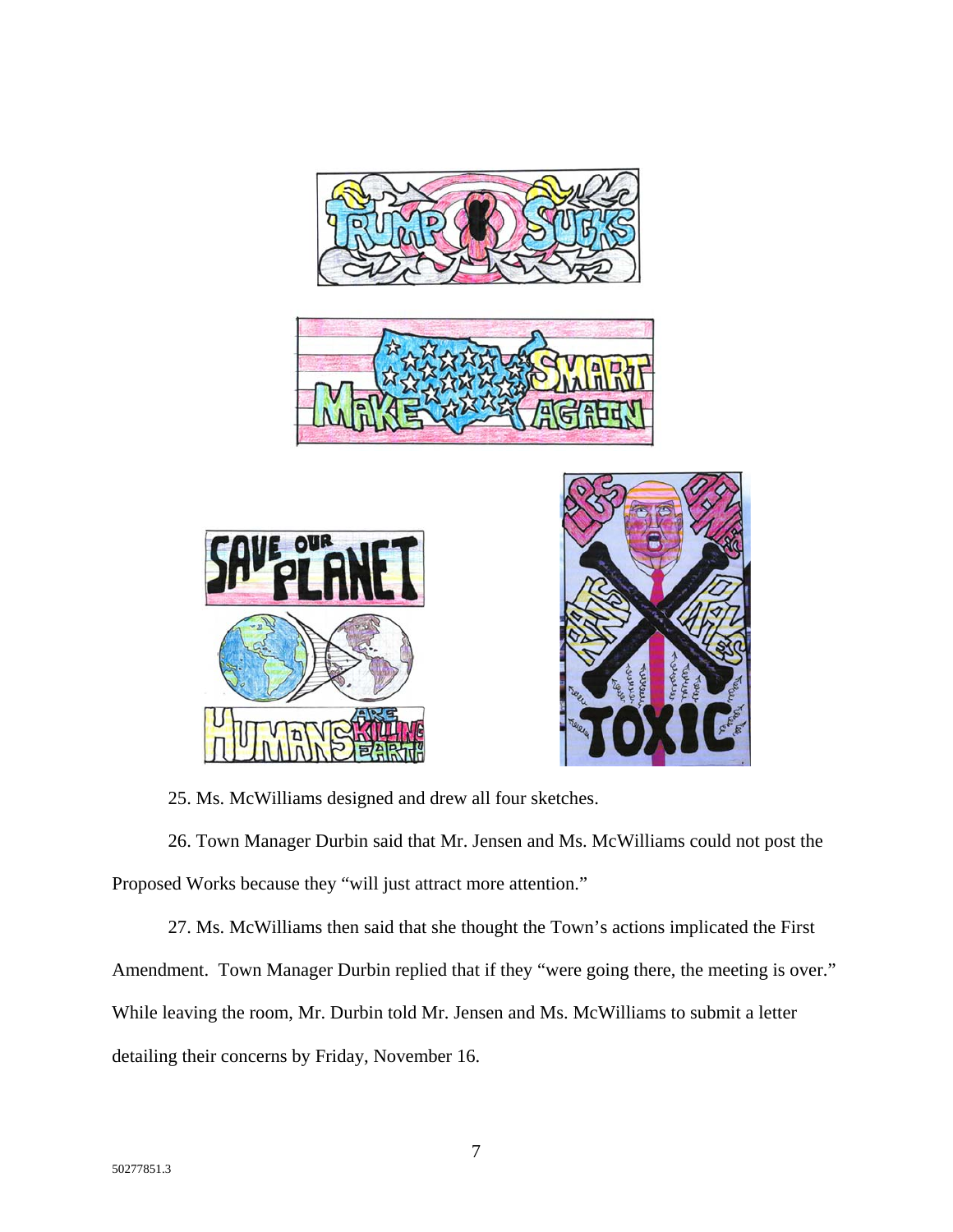28. On November 16, Mr. Jensen and Ms. McWilliams submitted a letter in response to Town Manager Durbin's actions at the November 12 meeting. The letter discussed why the original displays and the Proposed Works were "works of art" under the Code and were protected expression under the First Amendment.

29. The letter also identified other properties with similar pieces that the Town apparently regarded as "works of art" because otherwise they violate the Code's size, number, and placement restrictions on "signs." For example, a residential property at the corner of Byers Avenue and Norgren Road had works that Mr. Jensen and Ms. McWilliams believed to be two "murals" and five "wall signs."



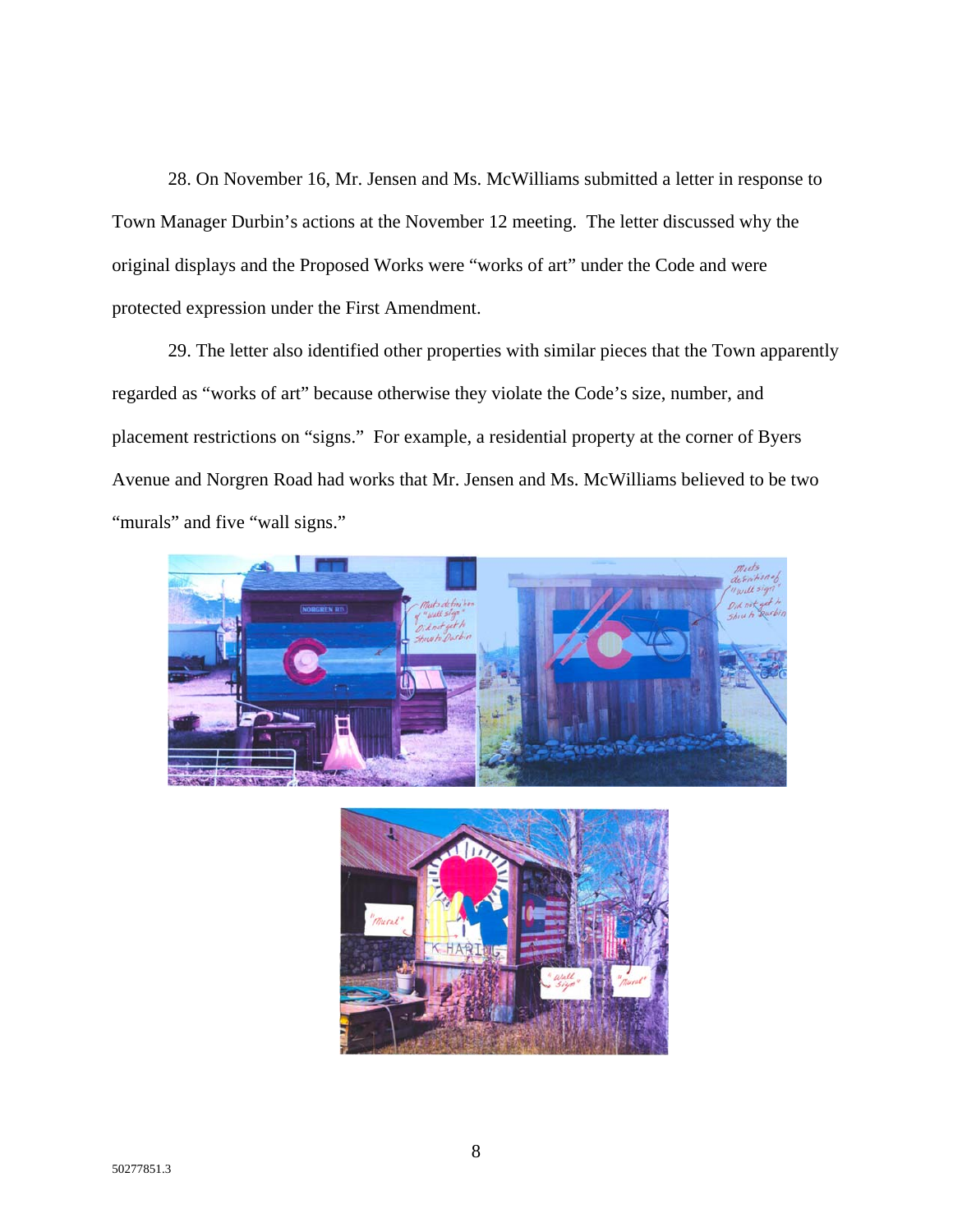30. Finally, the letter noted that Mr. Jensen had removed the original displays from the flag pole due to the Town's threats of prosecution and had erected the original 'Toxic Trump' display on his shed wall as a "work of art."

31. In response, Mr. Jensen received a letter from Mr. Durbin, dated November 26, 2018, stating that he disagreed that Mr. Jensen's original displays constituted "works of art," but that Mr. Jensen had corrected the Code violation by removing all of the signs from the flag pole. Mr. Durbin also said that the 'Toxic Trump' sign was a "wall sign," not a "work of art," but stated that the letter would serve as a permit for the sign.

32. Mr. Jensen and Ms. McWilliams want to post the three remaining Proposed Works that they showed Mr. Durbin as conceptual sketches at the November 12 meeting on Mr. Jensen's shed wall. However, they have refrained from posting the Proposed Works because of Mr. Durbin's position at the November 12 meeting and in the subsequent November 26 letter that the works were actually "wall signs," not "works of art," and therefore posting them would exceed the limit on "wall signs" and violate the Code.

#### Facially Unconstitutional Content-Based Regulation of Speech

33. The Code is a facially unconstitutional content-based restriction on speech.

34. The Code is content-based because it exempts certain types of expression from regulation based on the expression's content.

35. Even if the Code were content-neutral, it is not narrowly tailored to advance any possible legitimate interest of the Town. The Code is hopelessly underinclusive, restricting certain signs while not regulating others that would presumably pose similar harms. The Code does not explain why it permits unlimited numbers of artworks and holiday/religious celebration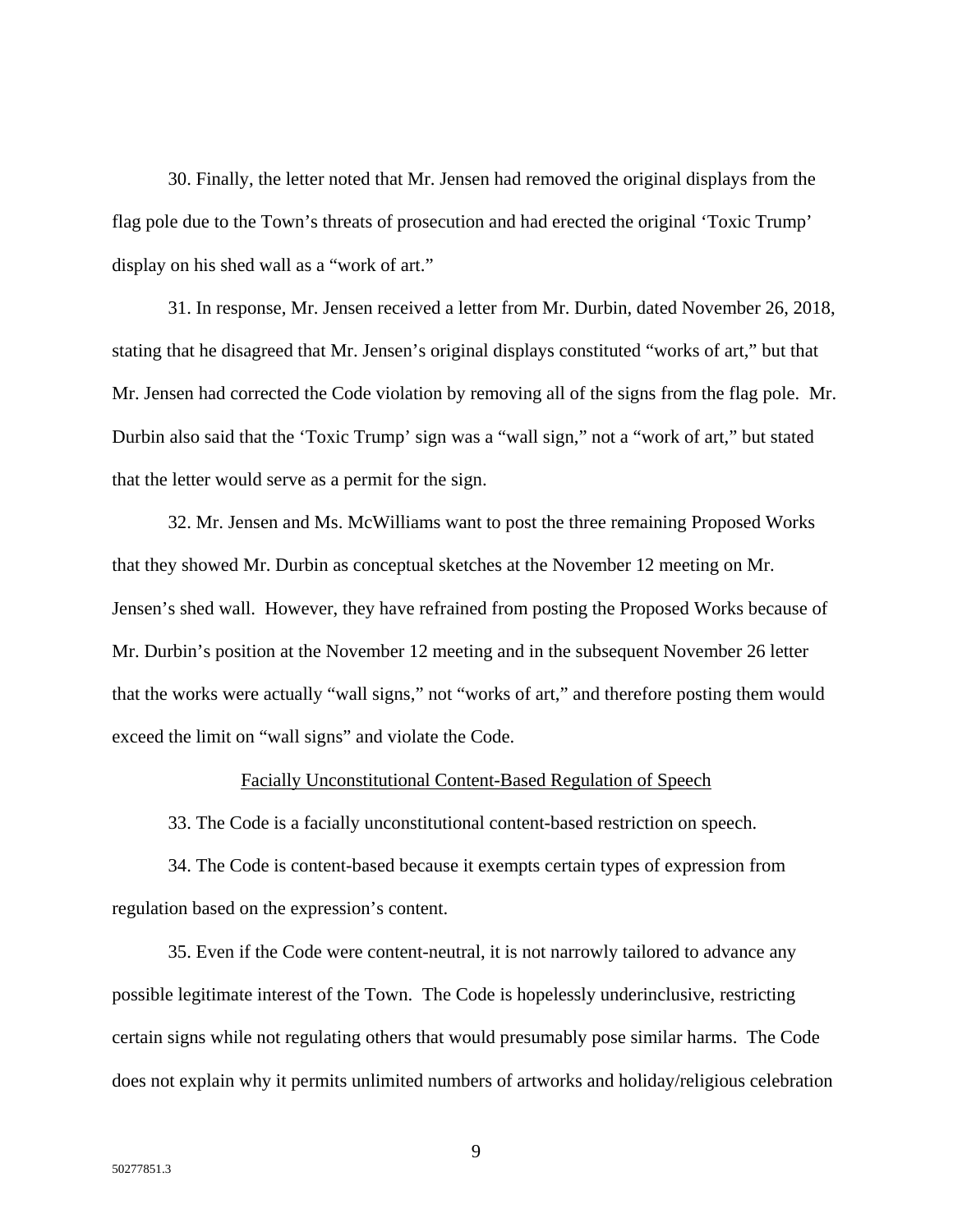signs of any size, but substantially limits all other signs, including ideological and political signs. The Code also does not explain why proliferation of "works of art" and holiday/religious celebration signs would not cause visual clutter or detract from the Town's aesthetics.

36. Without any justification, the Code chills peaceful political expression that is squarely protected by the First Amendment and article II, section 10 of the Colorado Constitution.

#### Unconstitutional Content-Based Restriction on Speech As Applied to Plaintiffs

37. The Code is also an unconstitutional content-based restriction on speech as applied to Plaintiffs.

38. Town Manager Durbin, acting on behalf of the Town of Fraser, used a content-based review to deny Plaintiffs the ability to post their political works of art. In the November 12 meeting, Mr. Durbin refused to permit Plaintiffs to post their works because, he said, they "will just attract more attention."

39. Other works of art in Fraser similarly use bright colors and combine lettering and imagery. Therefore, the "attention" to which Town Manager Durbin referred appears to be the works' content.

40. By denying permission because the content was attention-getting, Town Manager Durbin enforced a content-based restriction on speech.

41. Subjecting only political works to regulation because they are 'attention-getting' is not narrowly tailored to any conceivable government interest. It is similarly underinclusive excluding many other works that may cause the same harms that the Town ascribes to Plaintiffs' works. Town Manager Durbin did not provide a constitutionally-valid reason for denying Plaintiffs' artworks.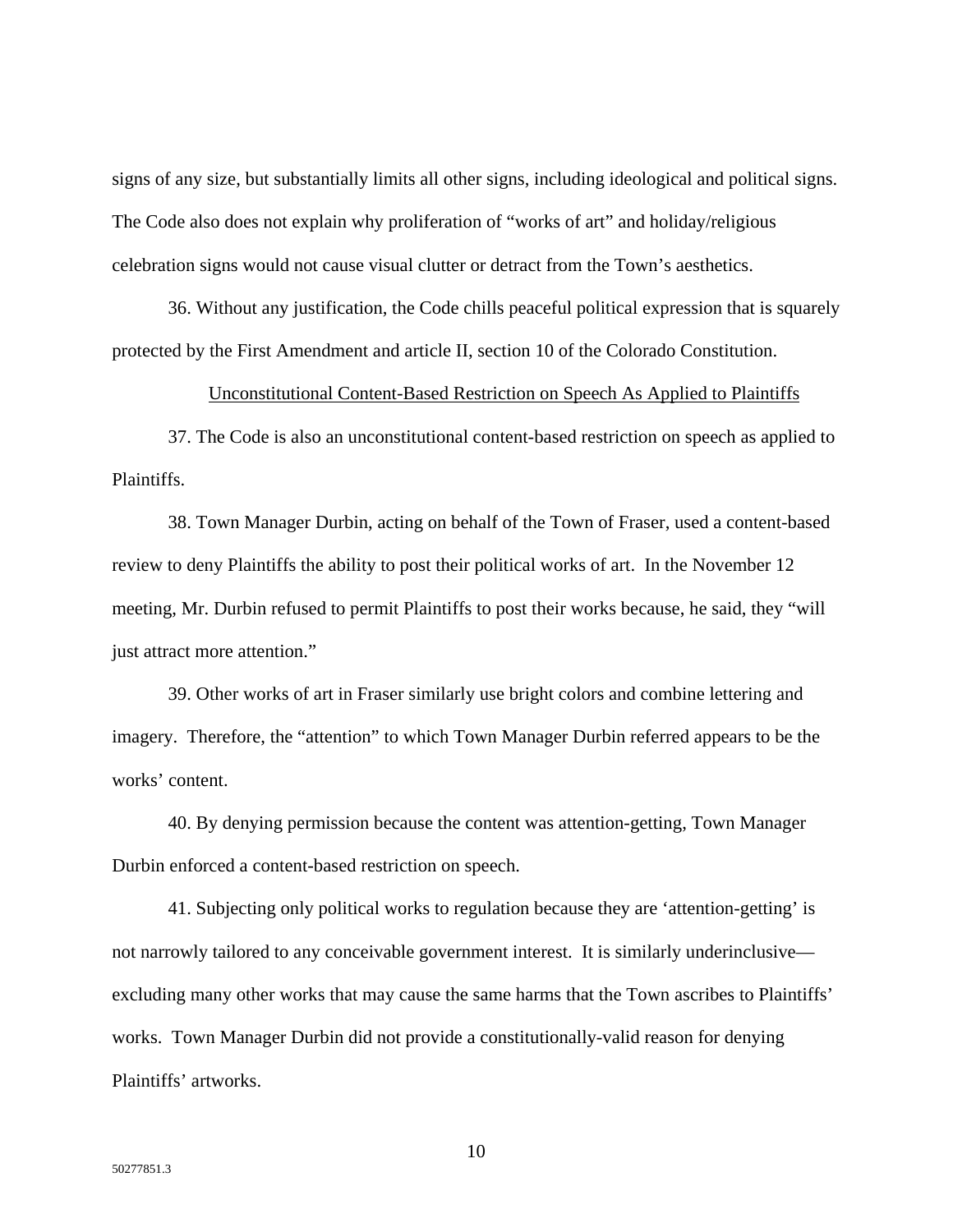42. Without any justification, the Town's application of the Code to Plaintiffs has chilled peaceful political expression that is squarely protected by the First Amendment and article II, section 10 of the Colorado Constitution.

### Unconstitutional Violation of Due Process

43. The Code is unconstitutionally vague because it fails to define any standard of conduct to which people may conform and encourages arbitrary and discriminatory enforcement, as seen in the Town's enforcement against Plaintiffs.

44. The Code defines "signs" as "any written copy, display, illustration, insignia or illumination used to communicate a message or idea which is displayed or placed in view of the general public . . . ." Fraser, Colo. Mun. Code § 19-6-510.

45. It defines "work of art" as "a sculpture, painting, graphic or other type of art that does not advertise or promote a particular business, service or product." *Id.*

46. There is no ascertainable distinction between the two definitions. The distinction is not the presence or absence of text, because the definitions of 'graphics' and 'written copy' both include text. The distinction is also not the presence or absence of imagery because a 'sign' can be a 'display or illustration' and a 'work of art' can be a 'painting' or 'graphic.' *Id.* The distinction is also not the communication of a message or an idea—even though the Code defines "signs" to do so and does not explicitly define "works of art" to do so—because art communicates ideas and is protected expression.

47. Even though plaintiffs and other homeowners in Fraser have no opportunity to discern whether a piece they would like to post on their property is a "sign" or a "work of art," the Code subjects "signs" and "works of art" to vastly different regulations. A "sign," unless it is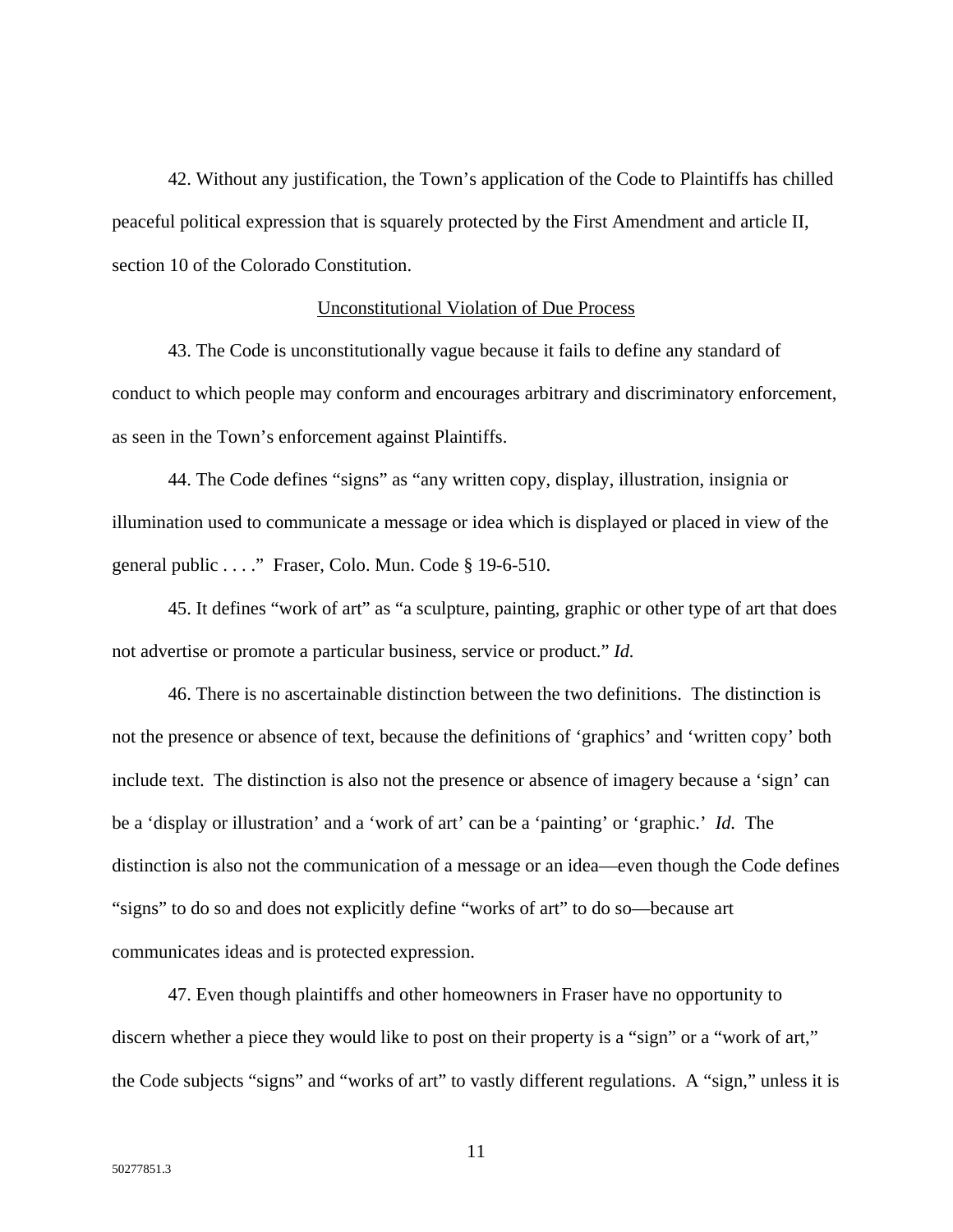one of the exempted categories of signs, is likely subject to size, placement, type, duration, and number requirements. However, a "work of art" is exempted from all requirements—it can be of any number, size, or type, placed anywhere, for any length of time.

48. The overlapping definitions also provide Town officials with opportunities for arbitrary and discriminatory enforcement. Specifically, officials appear to make the determination of whether a piece is a "work of art" on a case-by-case basis based on whether the particular official believes the work is 'art.'

49. Town Manager Durbin would not let Plaintiffs post the Proposed Works as "works of art" without offering any rationale for his determination aside from his determination that they "will just attract more attention." In fact, he said in the October 26 meeting that the original 'Toxic Trump' sign may be a "work of art," but later classified it as a "wall sign" in his November 26 letter.

50. The Code fails to provide notice that is adequate to enable an ordinary person to understand what conduct is prohibited. It also fails to provide adequate guidance to Town officials, including Town Manager Durbin, resulting in arbitrary and discriminatory enforcement.

### **FIRST CLAIM FOR RELIEF**

## *Fraser Municipal Code Chapter 19, Article 6 Is Facially Unconstitutional Under the Free Speech Clause of the First Amendment*

51. Plaintiffs incorporate the allegations in the foregoing paragraphs of this Complaint here.

52. Plaintiffs have not posted their artworks because of the Town's threat of enforcement, resulting in months of chilled protected political expression.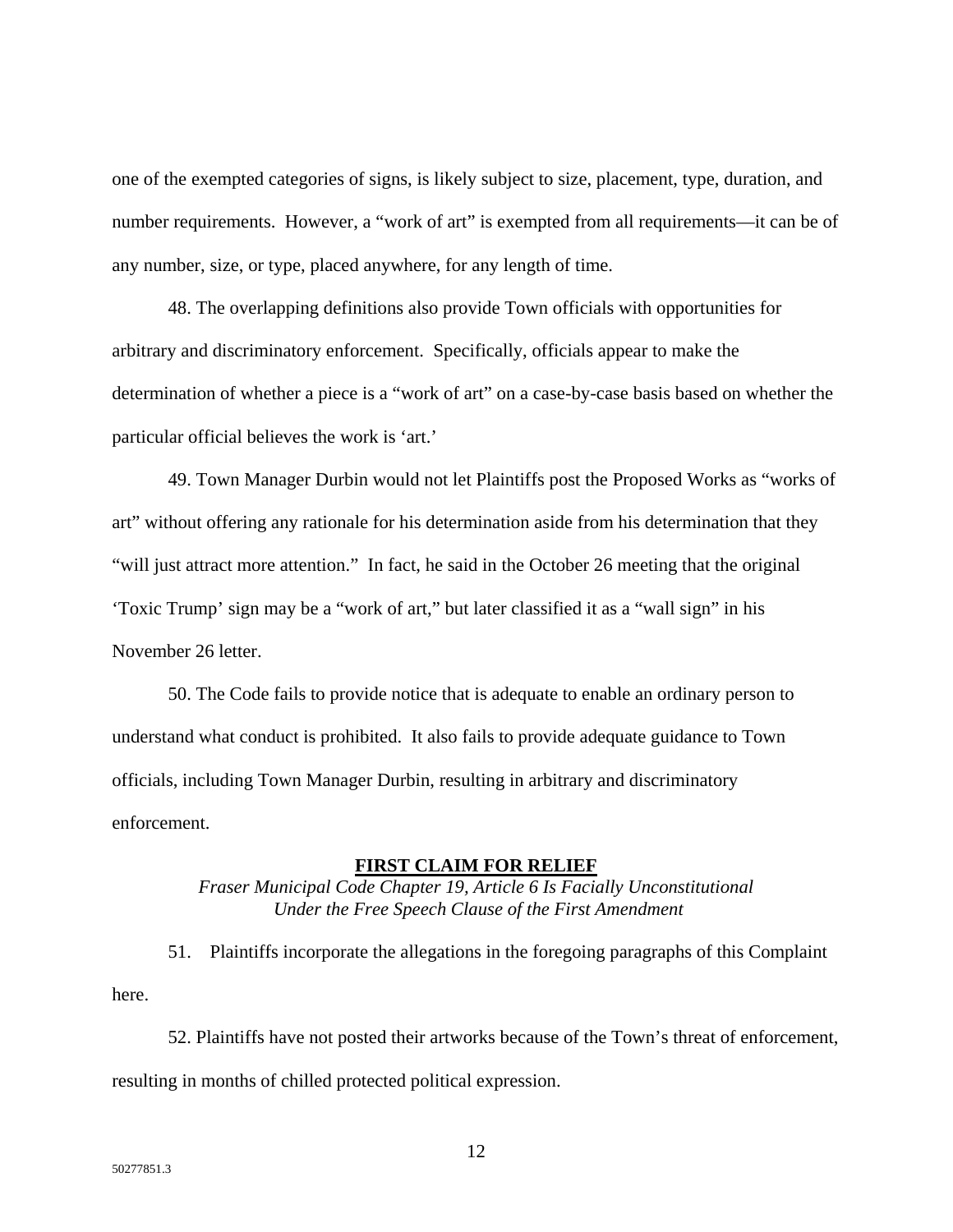53. As a content-based regulation on speech, the Code is subject to strict scrutiny. The Town must show that the Code is narrowly tailored to further a compelling interest. The Town cannot meet this standard.

54. The Code has infringed and threatens to continue infringing on Plaintiffs' right to fully exercise their First Amendment rights, including their rights to freedom of speech and freedom of expression.

55. By acting and threatening to act under color of state law to deprive Plaintiffs of rights guaranteed by the Constitution of the United States, the Town has violated, and have threatened to continue violating, 42 U.S.C. §1983.

56. Wherefore, Plaintiffs are entitled to a preliminary injunction, a declaratory judgment, and permanent injunctive relief.

### **SECOND CLAIM FOR RELIEF**

*Fraser Municipal Code Chapter 19, Article 6 Is Unconstitutional as Applied to Plaintiffs Under the Free Speech Clause of the First Amendment*

57. Plaintiffs incorporate the allegations in the foregoing paragraphs of this Complaint here.

58. The Town, through Town Manager Durbin, conducted a content-based review of Plaintiff's artworks and subjected them to additional regulation as "wall signs" because of their

content, which Mr. Durbin deemed attention-getting.

59. Town Manager Durbin imposed stricter regulation on Plaintiffs' artworks after

conducting a content-based review. This action fails strict scrutiny. Subjecting Plaintiffs'

artworks to regulation while excluding other works and signs from regulation is not narrowly

tailored to further any compelling interest.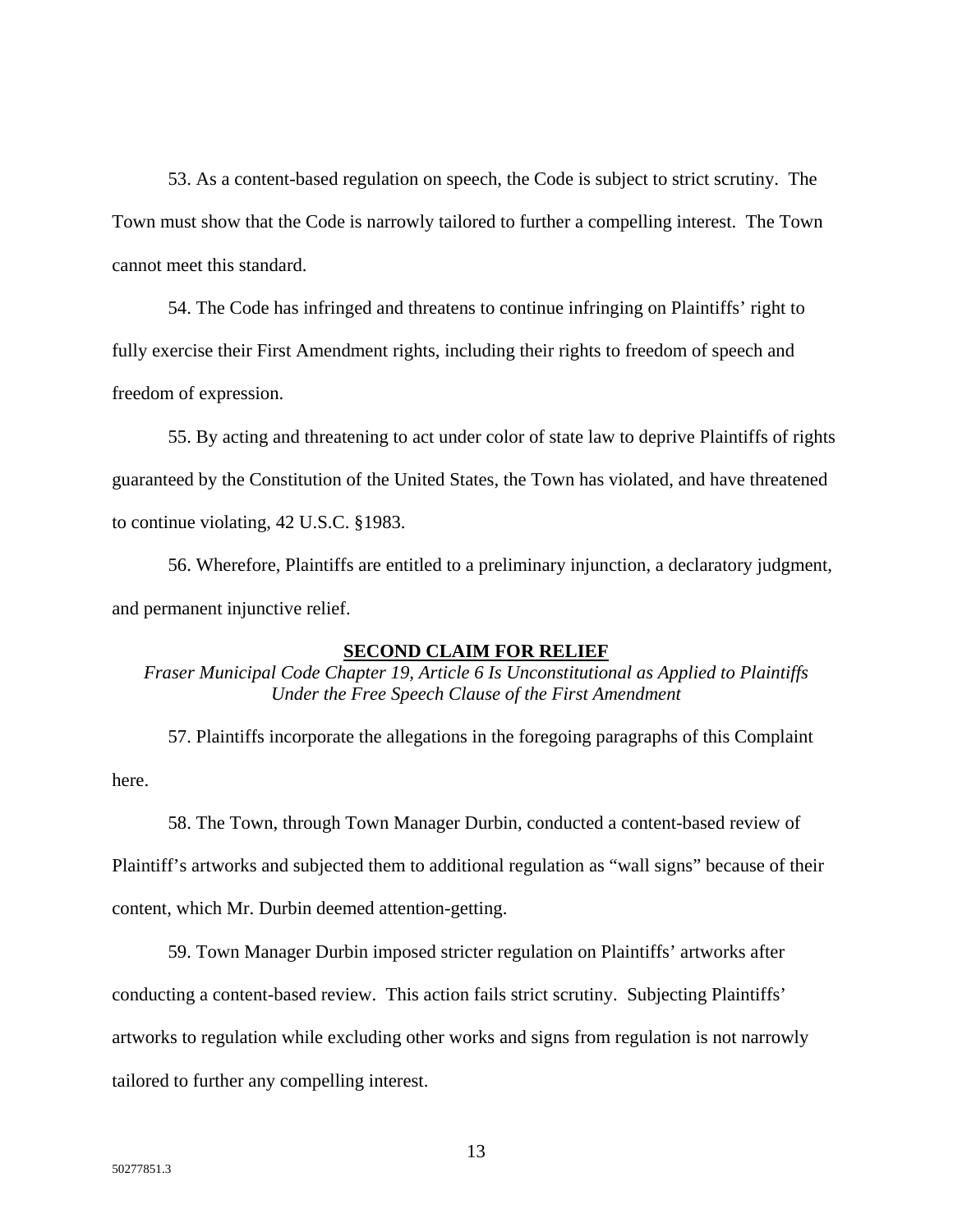60. The Town has violated and continues to violate Plaintiffs' right to fully exercise their First Amendment rights to freedom of speech and expression.

61. By acting and threatening to act under color of state law to deprive Plaintiffs of rights guaranteed by the Constitution of the United States, the Town has violated, and have threatened to continue violating, 42 U.S.C. §1983.

62. Wherefore, Plaintiffs are entitled to a preliminary injunction, a declaratory judgment, and permanent injunctive relief.

# **THIRD CLAIM FOR RELIEF**

*Fraser Municipal Code Chapter 19, Article 6 Is Facially Unconstitutional Under article II, section 10 of the Colorado Constitution* 

63. Plaintiffs incorporate the allegations in the foregoing paragraphs of this Complaint here.

64. Plaintiffs have refrained from posting their artworks because of the Town's threat of enforcement, resulting in months of chilled protected political expression.

65. As a content-based regulation on speech, the Code is subject to strict scrutiny. The

Town must show that the Code is narrowly tailored to further a compelling interest. The Town cannot meet this standard.

66. The Code has infringed and threatens to continue infringing on Plaintiffs' right to fully exercise their article II, section 10 rights, including their rights to freedom of speech and freedom of expression.

67. Wherefore, Plaintiffs are entitled to a preliminary injunction, a declaratory judgment, and permanent injunctive relief.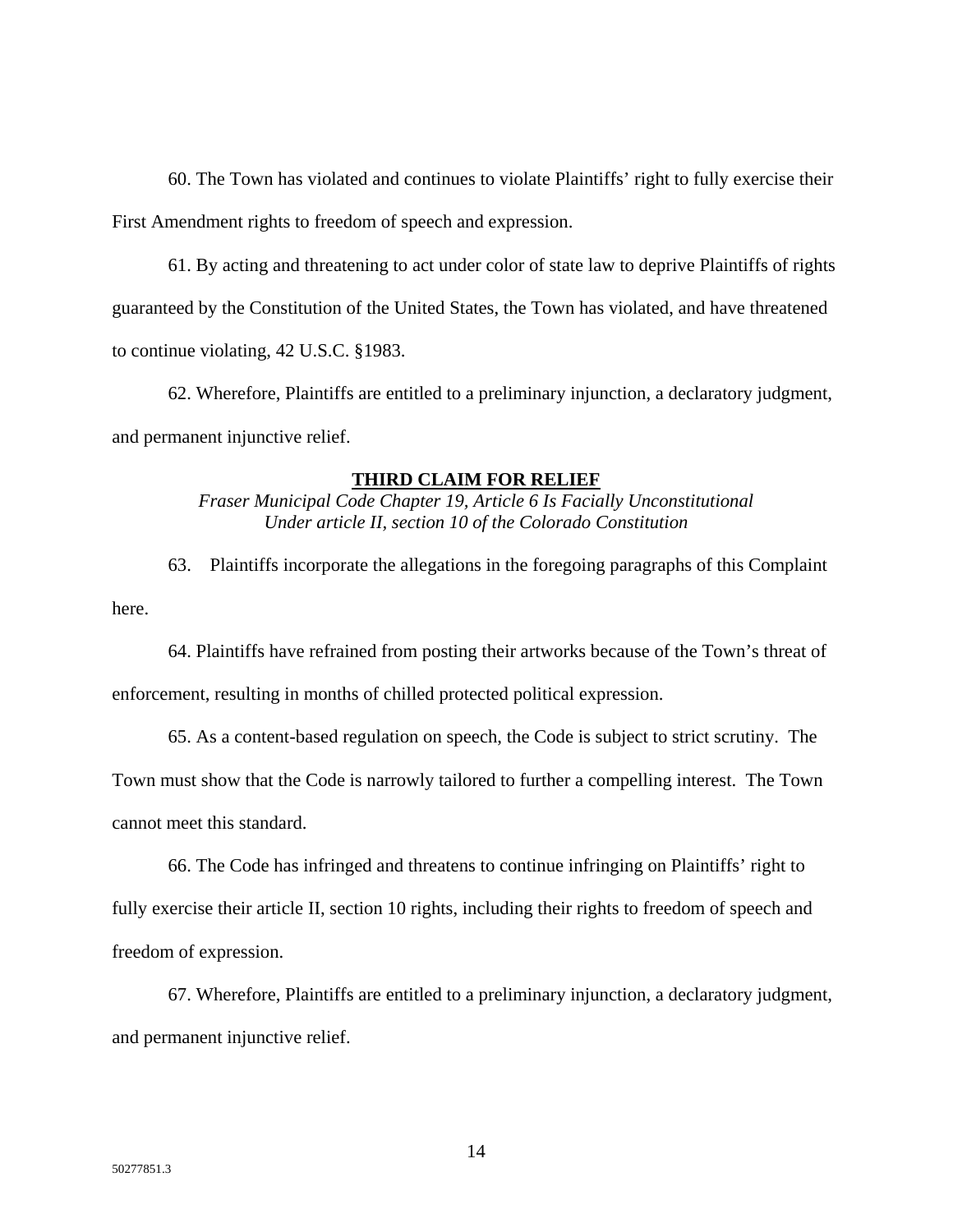### **FOURTH CLAIM FOR RELIEF**

*Fraser Municipal Code Chapter 19, Article 6 Is Unconstitutional as Applied to Plaintiffs Under article II, section 10 of the Colorado Constitution* 

68. Plaintiffs incorporate the allegations in the foregoing paragraphs of this Complaint here.

69. The Town, through Town Manager Durbin, conducted a content-based review of Plaintiff's artworks and subjected them to additional regulation as "wall signs" because of their content, which Mr. Durbin deemed attention-getting.

70. Town Manager Durbin's content-based review of Plaintiffs' artworks fails strict scrutiny. Subjecting Plaintiffs' artworks to regulation while excluding other works and signs from regulation is not narrowly tailored to further any compelling interest.

71. The Town has violated and continue to violate Plaintiff's right to fully exercise their article II, section 10 rights to freedom of speech and expression.

72. Wherefore, Plaintiffs are entitled to a preliminary injunction, a declaratory judgment, and permanent injunctive relief.

## **FIFTH CLAIM FOR RELIEF**

*Fraser Municipal Code Chapter 19, Article 6 Is Unconstitutionally Vague Under the Due Process Clause of the Fourteenth Amendment* 

73. Plaintiffs incorporate the allegations in the foregoing paragraphs of this Complaint here.

74. The Code provides for criminal penalties and considers each day that the violation persists to be a separate violation.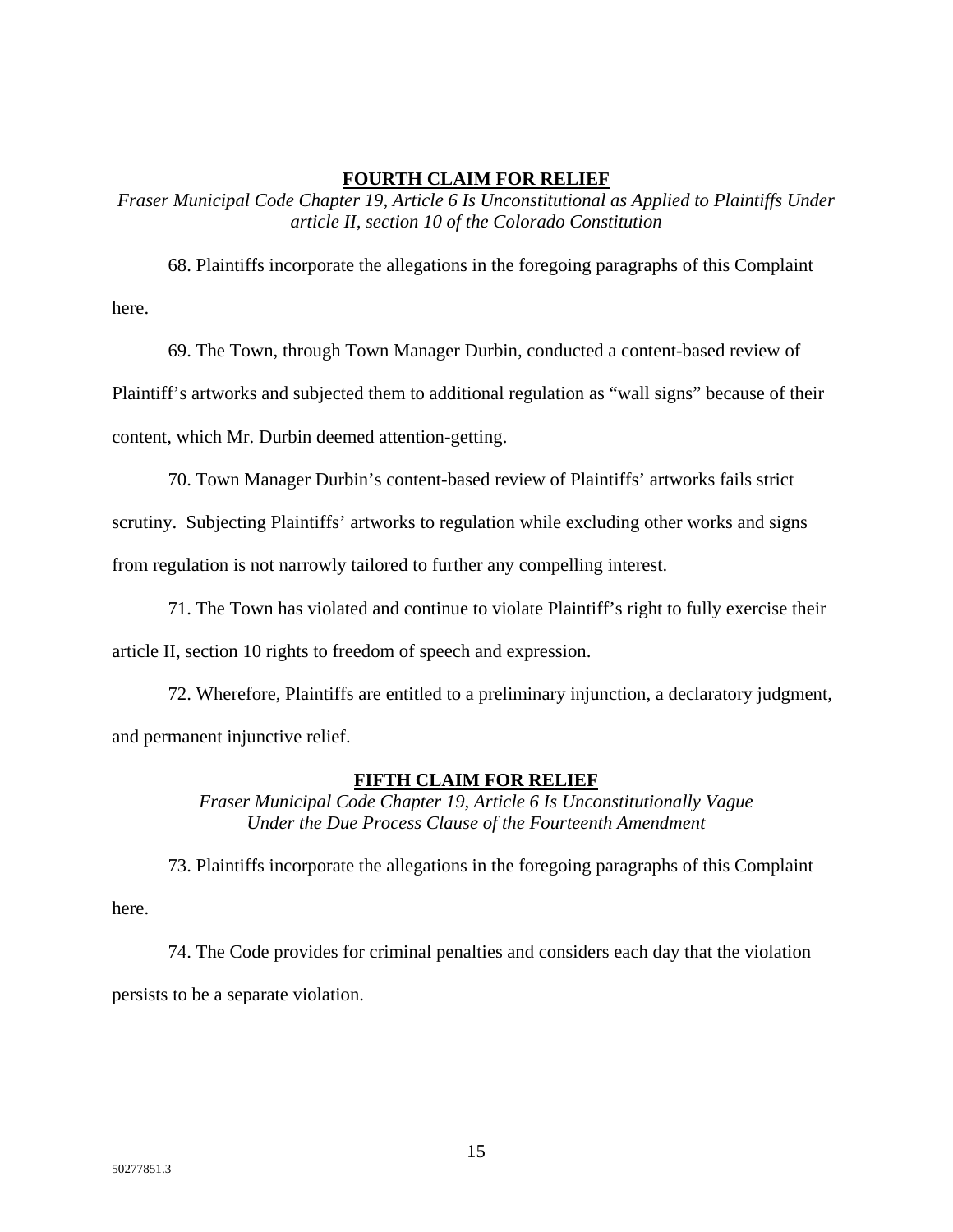75. The Code, on its face and as interpreted, applied, and enforced by Town officials, fails to provide notice that is adequate to enable an ordinary person to understand what conduct is prohibited.

76. The Code, on its face and as interpreted, applied and enforced by Town officials, fails to establish adequate guidelines to govern law enforcement and thus encourages arbitrary and discriminatory enforcement.

77. The Code is therefore vague in violation of the Due Process Clause of the Fourteenth Amendment.

78. By acting and threatening to act under color of state law to deprive Plaintiffs of rights guaranteed by the Constitution of the United States, the defendant has violated, and has threatened to continue violating, 42 U.S.C. §1983.

79. Wherefore, Plaintiffs are entitled to a preliminary injunction, a declaratory judgment, and permanent injunctive relief.

# **SIXTH CLAIM FOR RELIEF**

*Fraser Municipal Code Chapter 19, Article 6 Is Unconstitutionally Vague Under article II, section 25 of the Colorado Constitution* 

80. Plaintiffs incorporate the allegations in the foregoing paragraphs of this Complaint here.

81. The Code provides for criminal penalties and considers each day that the violation persists to be a separate violation.

82. The Code's overlapping and confusing definitions do not give an average person any chance of understanding what is and what is not prohibited.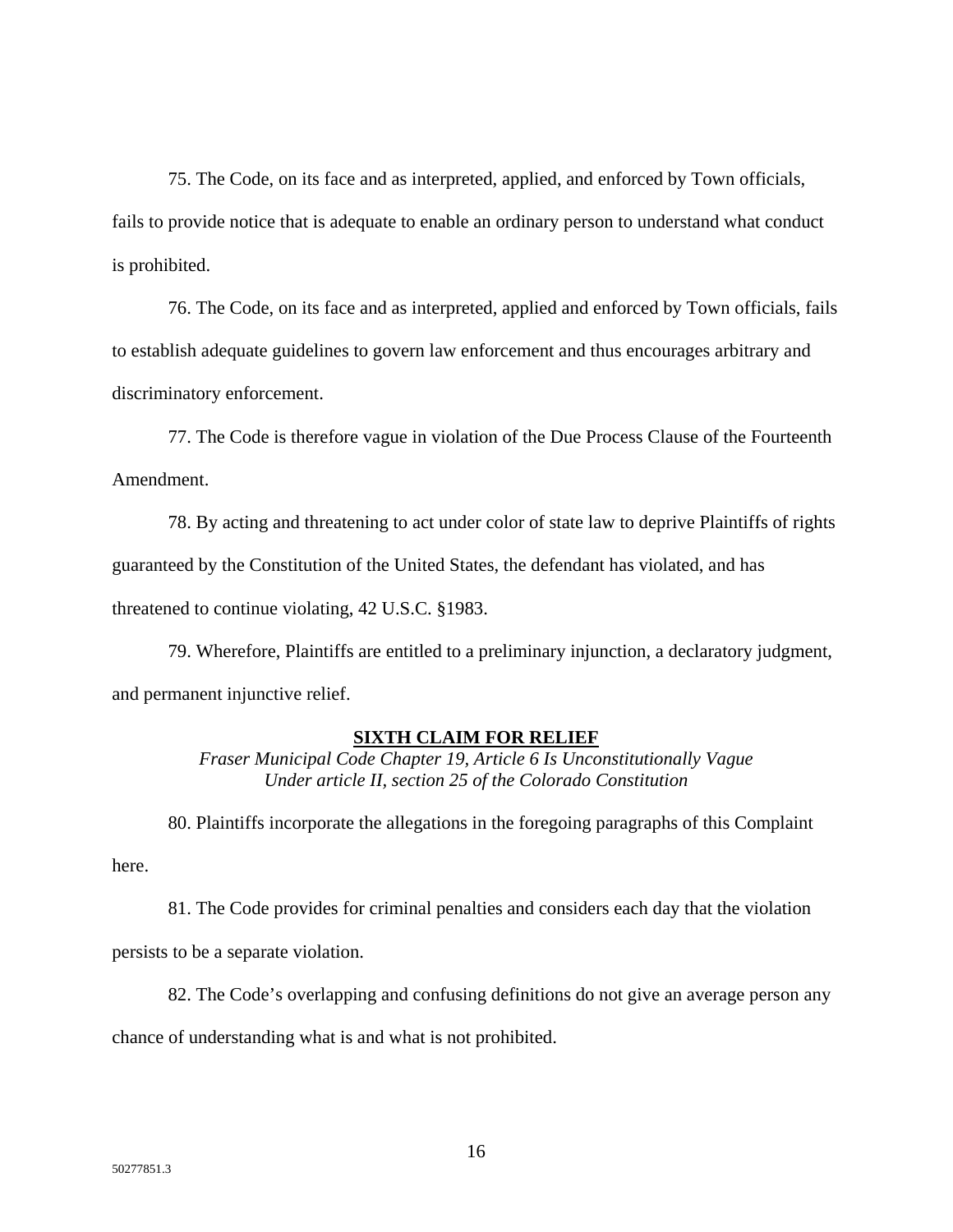83. The Code's definitions also do not give Town officials any guidance regarding enforcement of the Code, leading to arbitrary and discriminatory enforcement.

84. The Code is therefore vague in violation of article II, section 25 of the Colorado Constitution.

85. Wherefore, Plaintiffs are entitled to a preliminary injunction, a declaratory judgment, and permanent injunctive relief.

### **PRAYER FOR RELIEF**

Plaintiffs respectfully request the following relief:

- 1. A preliminary and permanent injunction enjoining Fraser from (1) enforcing Fraser Municipal Code Chapter 19, Article 6 and (2) targeting political speech for increased regulation by changing its classification;
- 2. A declaratory judgment that the challenged provisions of the Code, on their face and as the Town has been interpreting and enforcing them, violate the First Amendment; the Fourteenth Amendment; and article II, sections 10 and 25 of the Colorado Constitution;
- 3. Nominal damages under 42 U.S.C. § 1983;
- 4. An award of Plaintiffs' costs and reasonable attorney's fees; and
- 5. Such additional relief as this Court may deem just.